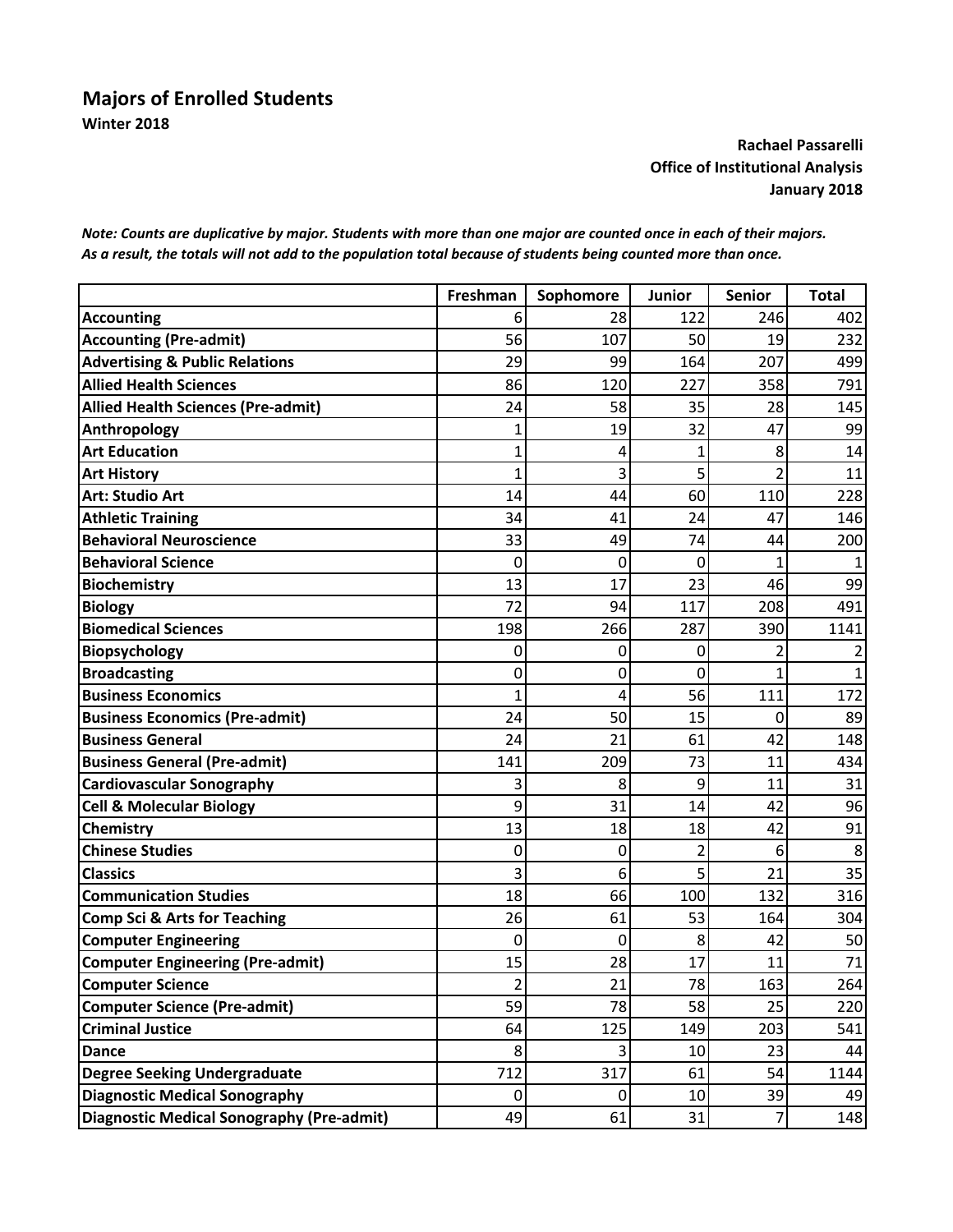|                                           | Freshman       | Sophomore      | Junior | <b>Senior</b>  | <b>Total</b> |
|-------------------------------------------|----------------|----------------|--------|----------------|--------------|
| <b>Earth Science</b>                      |                | 2              | 0      | 2              |              |
| <b>Economics</b>                          | 1              | 3              | 14     | 27             | 45           |
| <b>Economics (Pre-admit)</b>              | 2              | 14             | 6      | 1              | 23           |
| <b>Education</b>                          | 152            | 213            | 253    | 601            | 1219         |
| <b>Electrical Engineering</b>             | 0              | 4              | 16     | 86             | 106          |
| <b>Electrical Engineering (Pre-admit)</b> | 25             | 26             | 23     | 8              | 82           |
| <b>Engineering</b>                        | 0              | 0              | 2      | 2              |              |
| <b>English</b>                            | 52             | 97             | 133    | 249            | 531          |
| Entrepreneurship                          | 4              | 3              | 18     | 29             | 54           |
| <b>Entrepreneurship (Pre-admit)</b>       | 13             | 15             | 9      | 1              | 38           |
| <b>Exercise Science</b>                   | 124            | 206            | 284    | 409            | 1023         |
| <b>Film and Video</b>                     | 45             | 74             | 85     | 98             | 302          |
| Finance                                   | 9              | 29             | 228    | 339            | 605          |
| <b>Finance (Pre-admit)</b>                | 59             | 125            | 39     | 8              | 231          |
| French                                    |                | 4              | 6      | 20             | 31           |
| <b>General Management</b>                 | $\overline{2}$ | 3              | 72     | 119            | 196          |
| <b>General Management (Pre-admit)</b>     | 16             | 39             | 26     | 6              | 87           |
| <b>Geographic Info Systems Tech</b>       | 0              | 0              | 0      | 1              |              |
| Geography                                 | 0              | 8              | 19     | 25             | 52           |
| <b>Geology</b>                            | 4              | 18             | 30     | 39             | 91           |
| <b>Geology-Chemistry</b>                  | 0              | 1              | 0      | 3              |              |
| German                                    | 1              | 0              | 8      | 10             | 19           |
| <b>Global Studies &amp; Social Impact</b> | 3              | 8              |        | 2              | 20           |
| <b>Group Social Studies</b>               | 33             | 33             | 44     | 142            | 252          |
| <b>Health Communication</b>               | 5              | 19             | 30     | 48             | 102          |
| <b>Health Information Management</b>      | 0              | 0              | 10     | 31             | 41           |
| Health Information Management (Pre-admit) | $\overline{2}$ | 16             | 20     | 33             | 71           |
| <b>Health Professions</b>                 | 0              | 0              | 0      | $\overline{1}$ | $\mathbf{1}$ |
| <b>History</b>                            | 10             | 28             | 38     | 65             | 141          |
| <b>Hospitality Tourism Management</b>     | 32             | 76             | 104    | 157            | 369          |
| <b>Human Resources Management</b>         | $\mathbf{I}$   | $\prime$       | 49     | 69             | 126          |
| Human Resources Management (Pre-admit)    | 12             | 47             | 17     | 3              | 79           |
| <b>Information Systems</b>                | 0              | 6              | 27     | 73             | 106          |
| <b>Information Systems (Pre-admit)</b>    | 22             | 33             | 34     | 21             | 110          |
| <b>Integrated Science</b>                 | 12             | 17             | 28     | 49             | 106          |
| <b>Interdisciplinary Engineering</b>      | 0              | 0              | 2      | 2              |              |
| Interdisciplinary Engineering (Pre-admit) | 25             | 18             | 10     | 5              | 58           |
| <b>International Business</b>             | 3              | 8              | 24     | 64             | 99           |
| <b>International Business (Pre-admit)</b> | 14             | 25             | 15     | 3              | 57           |
| <b>International Relations</b>            | 15             | 32             | 34     | 51             | 132          |
| <b>Legal Studies</b>                      | 13             | 27             | 23     | 50             | 113          |
| <b>Liberal Studies</b>                    | 1              | 13             | 48     | 138            | 200          |
| Management                                | 1              | $\overline{2}$ | 41     | 96             | 140          |
| <b>Management (Pre-admit)</b>             | 6              | 26             | 6      | 8              | 46           |
| <b>Marketing</b>                          | 6              | 20             | 235    | 413            | 674          |
| <b>Marketing (Pre-admit)</b>              | 85             | 178            | 83     | 13             | 359          |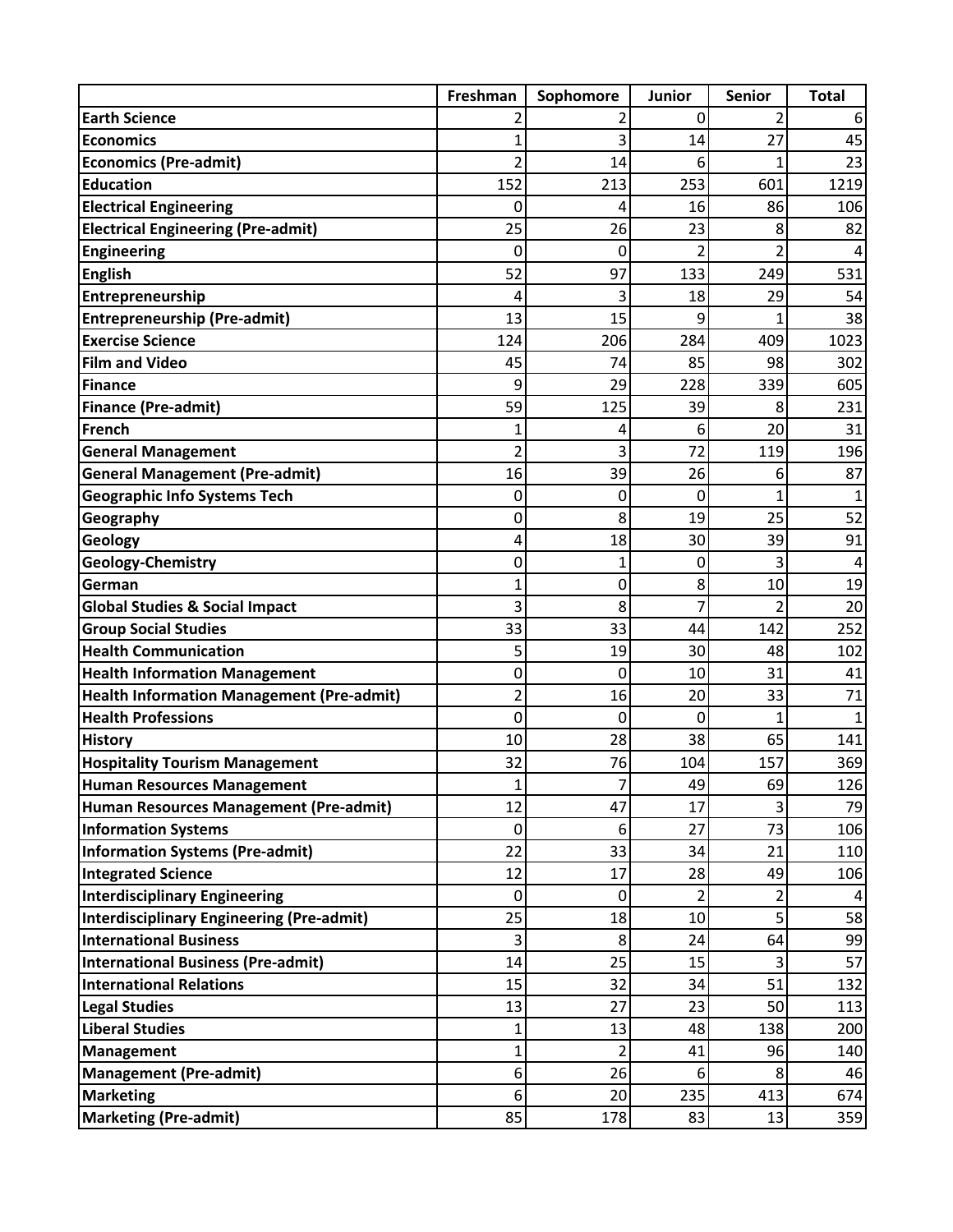|                                                   | Freshman | Sophomore | Junior         | <b>Senior</b>    | <b>Total</b> |
|---------------------------------------------------|----------|-----------|----------------|------------------|--------------|
| <b>Mathematics</b>                                | 38       | 45        | 72             | 143              | 298          |
| <b>Mechanical Engineering</b>                     | 0        | 6         | 38             | 147              | 191          |
| <b>Mechanical Engineering (Pre-admit)</b>         | 112      | 131       | 64             | 31               | 338          |
| <b>Medical Imaging/Radiation Sci</b>              | 0        | 0         | 0              | 1                |              |
| <b>Medical Laboratory Science</b>                 | 0        | 0         | 5              | 35               | 40           |
| <b>Medical Laboratory Science (Pre-admit)</b>     | 11       | 20        | 17             | 14               | 62           |
| Multimedia Journalism                             | 15       | 46        | 39             | 49               | 149          |
| <b>Music</b>                                      | 21       | 30        | 30             | 97               | 178          |
| <b>Natural Resources Mgmt</b>                     | 10       | 34        | 59             | 85               | 188          |
| <b>Non Degree Undergraduate</b>                   | 140      | 2         | 0              | 0                | 142          |
| <b>Nursing</b>                                    | 6        | 34        | 118            | 322              | 480          |
| <b>Nursing (Pre-admit)</b>                        | 297      | 271       | 155            | 74               | 797          |
| <b>Occupational Safety/Health Mgt</b>             | 0        | 0         |                | 31               | 38           |
| <b>Occupational Safety/Health Mgt (Pre-admit)</b> | 1        | 9         | 13             | 2                | 25           |
| <b>Operations Management</b>                      | 0        | 1         | 4              | 11               | 16           |
| <b>Operations Management (Pre-admit)</b>          | 1        | 4         | 5              | 0                | 10           |
| <b>Paralegal Studies</b>                          | 0        | 0         | 0              | 1                | $\mathbf{1}$ |
| Philosophy                                        | 5        | 9         | 10             | 15               | 39           |
| Photography                                       | 5        | 11        | 15             | 20               | 51           |
| <b>Physical Education</b>                         | 20       | 32        | 39             | 80               | 171          |
| <b>Physics</b>                                    | 4        | 5         | 11             | 14               | 34           |
| <b>Political Science</b>                          | 25       | 56        | 60             | 71               | 212          |
| <b>Pre-Med Img/Radiation Sci</b>                  | 0        | 0         | 0              | 1                |              |
| <b>Pre-professional Preparation</b>               | 197      | 264       | 199            | 124              | 784          |
| <b>Product Dsgn &amp; Mfg Engineering</b>         | 0        | 0         | 22             | 57               | 79           |
| Product Dsgn & Mfg Engineering (Pre-admit)        | 18       | 33        | 21             | 7                | 79           |
| <b>Psychology</b>                                 | 111      | 170       | 246            | 398              | 925          |
| <b>Public Administration</b>                      | 0        | 0         | 0              | 1                |              |
| <b>Public and Nonprofit Admin</b>                 | 5        | 21        | 66             | 83               | 175          |
| <b>Radiation Therapy</b>                          | 0        | 0         |                | 35               | 37           |
| <b>Radiation Therapy (Pre-admit)</b>              | 12       | 27        | 21             | 5                | 65           |
| <b>Radiologic &amp; Imaging Sciences</b>          | 0        | 0         | 0              | 1                |              |
| Radiologic & Imaging Sciences (Pre-admit)         | 0        | 3         | 0              | 5                | 8            |
| <b>Religious Studies</b>                          | 1        | 4         | 2              | 9                | 16           |
| <b>Social Work</b>                                | 30       | 76        | 124            | 169              | 399          |
| <b>Sociology</b>                                  | 5        | 15        | 27             | 39               | 86           |
| <b>Spanish</b>                                    | 17       | 18        | 19             | 58               | 112          |
| <b>Special Education</b>                          | 24       | 53        | 43             | 127              | 247          |
| <b>Statistics</b>                                 | 6        | 23        | 32             | 72               | 133          |
| <b>Supply Chain Management</b>                    | 4        | 1         | 71             | 136              | 212          |
| <b>Supply Chain Management (Pre-admit)</b>        | 12       | 45        | 27             | 5                | 89           |
| <b>Sustainable Food Systems</b>                   | 0        | 0         | 0              | 1                |              |
| <b>Theatre</b>                                    | 9        | 5         | 5              | 16               | 35           |
| <b>Therapeutic Recreation</b>                     | 0        | 0         | 23             | 54               | 77           |
| <b>Therapeutic Recreation (Pre-admit)</b>         | 12       | 28        | 24             | 6                | 70           |
| <b>Women and Gender Studies</b>                   | 0        | 0         | $\overline{2}$ | $\boldsymbol{9}$ | 11           |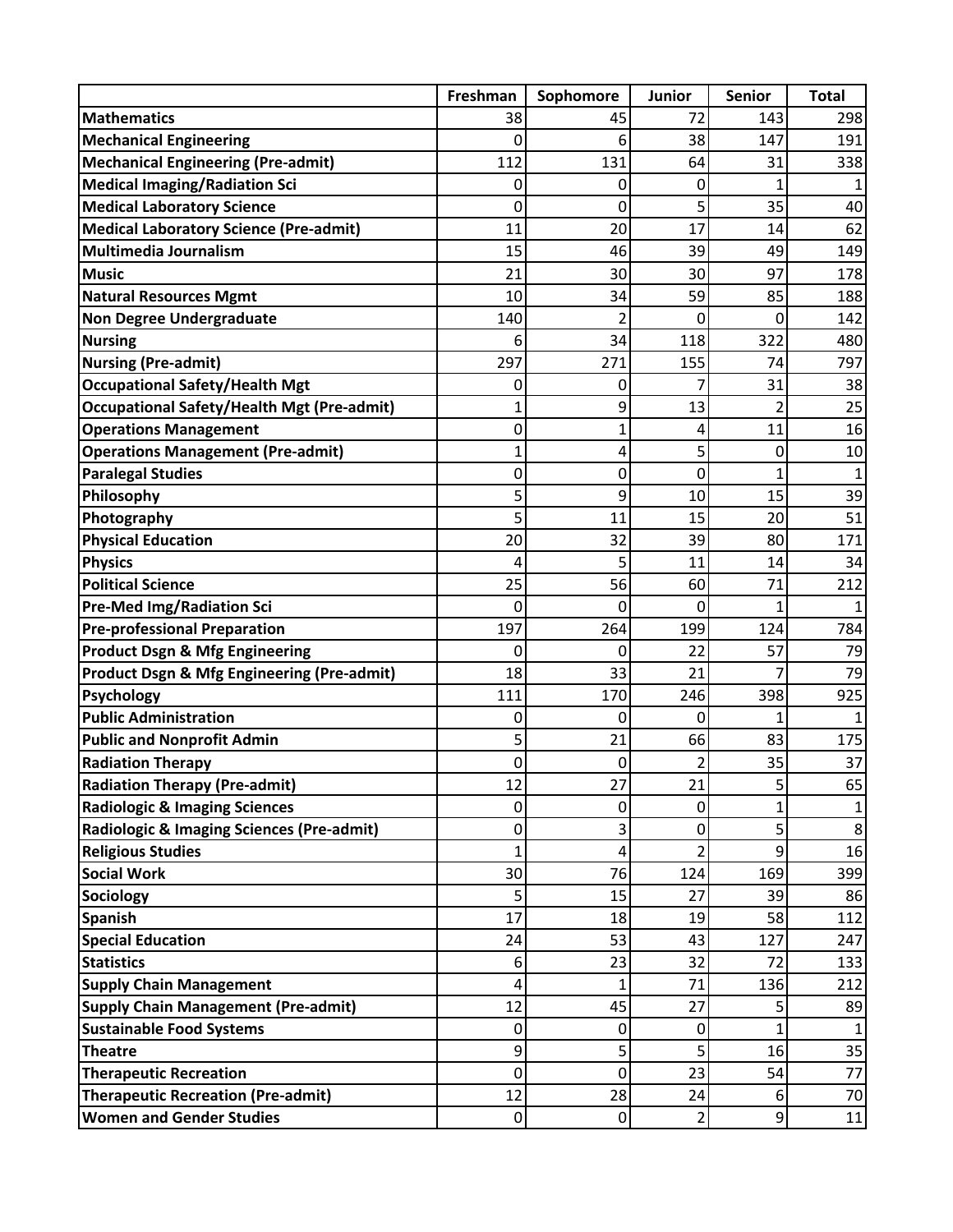|                                           | Freshman | <b>Sophomore</b>                    | Junior | Senior | <b>Total</b> |
|-------------------------------------------|----------|-------------------------------------|--------|--------|--------------|
| <b>Women, Gender &amp; Sexuality Stdy</b> |          |                                     |        |        | 23           |
| <b>Writing</b>                            | ີ<br>້   | $\sim$ $\rightarrow$<br><u>_ , </u> | 43     | --     | 1701         |

**Enrollment of Graduate Degree‐seeking Students by Major and Level Winter 2018**

|                                          | <b>Certificate</b> | <b>Masters</b> | <b>Doctorate</b> |
|------------------------------------------|--------------------|----------------|------------------|
| <b>Applied Behavior Analysis</b>         | 14                 | 0              |                  |
| <b>Accounting</b>                        | 0                  | 56             | $\mathbf 0$      |
| <b>Applied Linguistics</b>               | 0                  | 17             | 0                |
| <b>Medical &amp; Bioinformatics</b>      | 0                  | 20             | 0                |
| <b>Biology</b>                           | 0                  | 38             | 0                |
| <b>Biomedical Sciences</b>               | 0                  | 18             | $\mathbf 0$      |
| <b>Biostatistics</b>                     | 0                  | 34             | 0                |
| <b>Business General</b>                  | 0                  | 177            | 0                |
| <b>Clinical Dietetics</b>                | 0                  | 26             | $\mathbf 0$      |
| <b>Computer Information Systems</b>      | 0                  | 84             | 0                |
| <b>Criminal Justice</b>                  | 0                  | 23             | 0                |
| <b>Cell &amp; Molecular Biology</b>      | 0                  | 36             | 0                |
| <b>School Counseling</b>                 | 0                  | 38             | $\mathbf 0$      |
| <b>Communications</b>                    | 0                  | 49             | 0                |
| <b>Clinical Research Trials Mgt</b>      | 1                  | 0              | 0                |
| <b>Biomedical Informatics</b>            | 3                  | 0              | 0                |
| <b>Database Management</b>               | 1                  | 0              | $\mathbf 0$      |
| <b>Information Systems Management</b>    | 5                  | 0              | $\mathbf 0$      |
| <b>Software Engineering</b>              | $\overline{2}$     | 0              | 0                |
| <b>Data Science and Analytics</b>        | 0                  | 7              | 0                |
| <b>General Education</b>                 | 0                  | 30             | 0                |
| <b>Educational Leadership</b>            | 0                  | 293            | $\mathbf 0$      |
| <b>Educational Technology</b>            | 0                  | 46             | $\mathbf 0$      |
| <b>Teacher Leader</b>                    | 5                  | 0              | 0                |
| <b>Engineering</b>                       | 0                  | 72             | 0                |
| <b>English</b>                           | 0                  | 23             | 0                |
| <b>Health Administration</b>             | 0                  | 70             | $\mathbf 0$      |
| <b>Higher Education</b>                  | 0                  | 119            | 0                |
| <b>Instruction &amp; Curriculum</b>      | 0                  | 182            | 0                |
| Leadership                               | 0                  | 16             | 0                |
| <b>Literacy Studies</b>                  | 0                  | 130            | 0                |
| <b>Non Degree Graduate</b>               | 0                  | 188            | 0                |
| <b>Palliative and Hospice Care</b>       | 12                 | 0              | 0                |
| <b>Nursing</b>                           | 0                  | 8              | 100              |
| <b>Online/Blended Instr &amp; Assess</b> | 3                  | 0              | 0                |
| <b>Occupational Therapy</b>              | 0                  | 136            | $\pmb{0}$        |
| <b>Public Administration</b>             | 0                  | 106            | 0                |
| <b>Nonprofit Leadership</b>              | 9                  | 0              | $\pmb{0}$        |